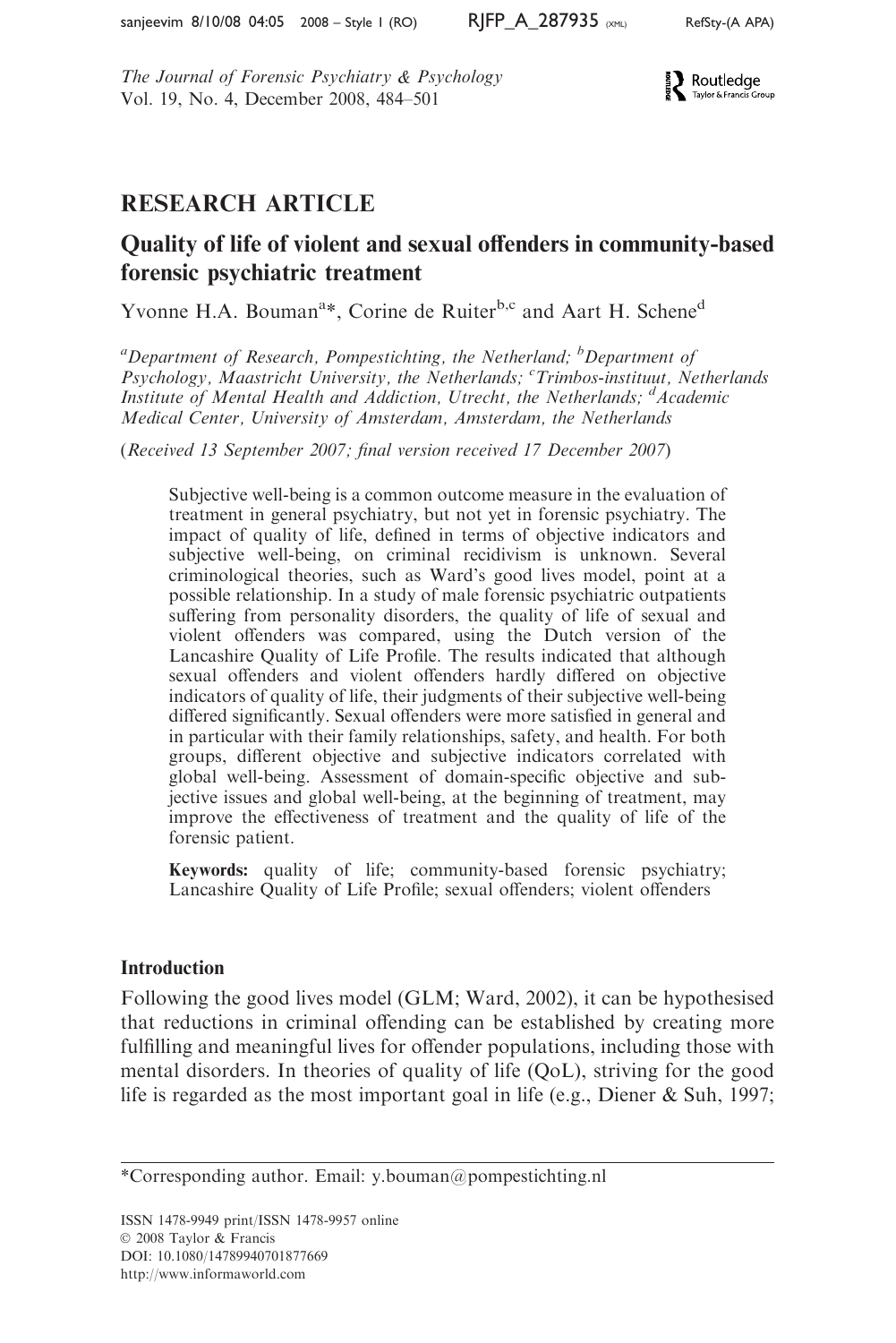King, 2001; Oliver, Huxley, Bridges, & Mohamad, 1996). Although several criminological theories emphasise aspects of this good life notion (e.g., Agnew, 1992; Rovers, 1998), it is far from clear what empirical relationship exists between criminal behaviour and subjective well-being. In the GLM, offenders are seen as active agents striving for the highest level of well-being through achieving human goods (Ward & Brown, 2004). Their criminogenic needs are considered obstacles to the achievement of these primary goods. According to the GLM model, rehabilitation should focus both on reduction of risk factors and on promoting the attainment of human goods. This theory has not yet received a great deal of empirical support due to a lack of research, other than two unpublished studies mentioned by Ward, Mann, and Gannon (2007) and one experiment evaluating different treatment approaches based on the GLM (Mann, Webster, Schofield, & Marshall, 2004). There is little empirical knowledge on the subject of the well-being of offenders (Ogloff & Davis, 2004); neither has there been much attention to QoL in forensic psychiatry (Van Nieuwenhuizen, Schene, & Koeter, 2002). The current study is an attempt to fill a part of this gap.

## The concept of quality of life

Diener and Suh (1997) mention three philosophical approaches to the good life resulting in three different groups of indicators: economic, social, and subjective. This division of QoL indicators into three categories is generally accepted in QoL research (Farquhar, 1995; Glatzer & Mohr, 1987; Goodinson & Singleton, 1989; McCall, 1975). A broad definition using indicators in a wide range of life domains is also accepted in psychiatry (Lehman, 1983; Oliver et al., 1996; WHOQOL Group, 1998). There is a debate regarding whether to solely focus on subjective indicators or to include both objective and subjective indicators in the study of QoL; this has not been resolved (Goodinson & Singleton, 1989; Lehman, 1983; Orley, Saxena, & Herrman, 1998; Simmons, 1994). In the current research, both types of indicators were used to measure global QoL. This choice was made because a combination of these indicators best reflects treatment goals in community-based forensic psychiatry.

### Quality of life in forensic outpatients

Four studies have examined the QoL of forensic psychiatric outpatients, and one studied sexual offenders in a correctional community centre or 'halfway house'.

Draine and Solomon (1992) studied clients with or without an arrest history, mainly suffering from schizophrenia (85%), attending a community mental health centre. The patients with an arrest history were more dissatisfied with their current living arrangements, with how they spent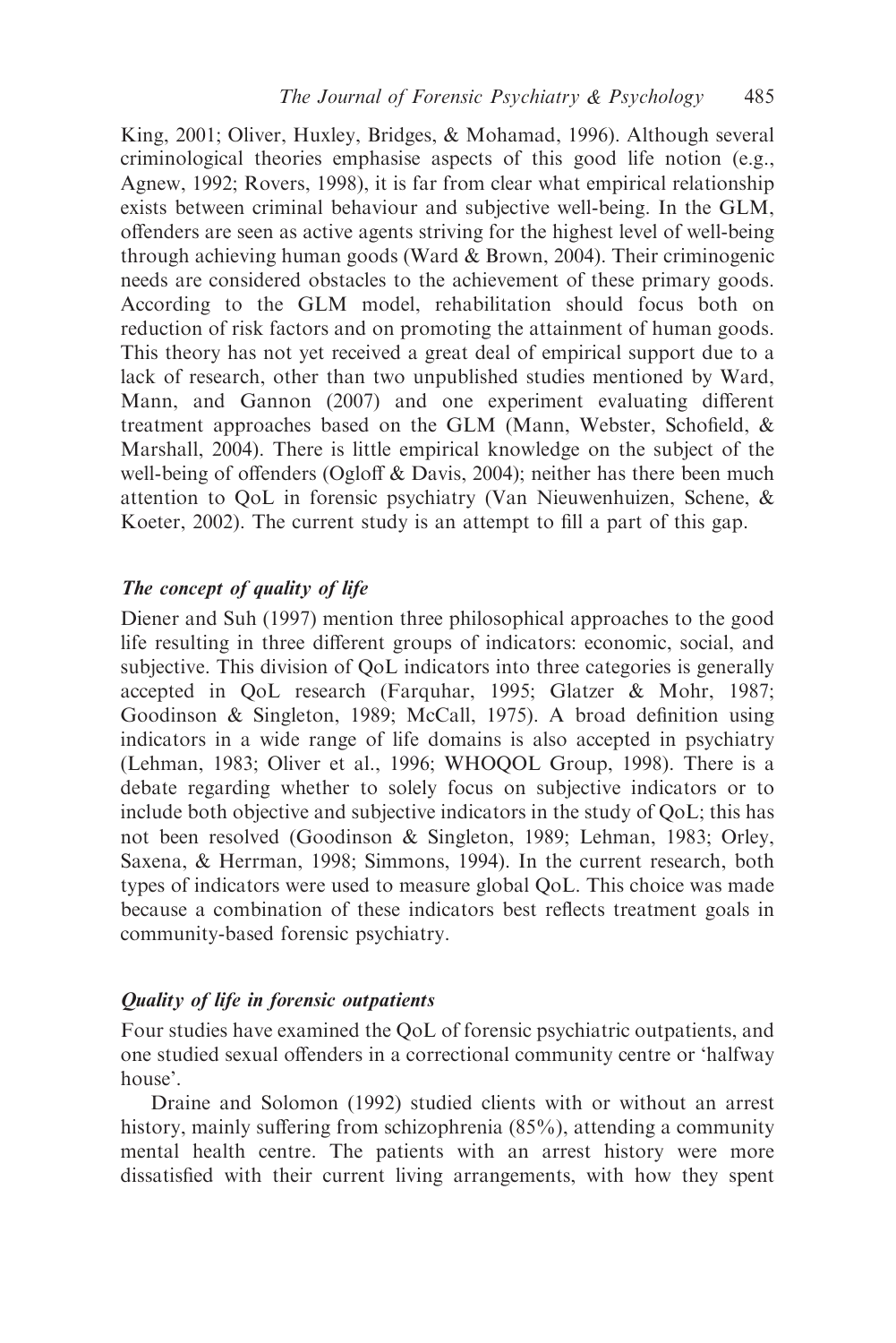their time, and with their personal safety. These patients more often lived in non-independent housing and had smaller social networks than patients without an arrest history.

In another study of QoL, Draine and Solomon (2000) explored the role of anxiety, depression, and continued involvement with the criminal justice system in psychiatric patients suffering from depression, mania, or schizophrenia, on probation or parole. They concluded that the 'quality of community life for persons with a mental illness can have a significant impact on affective symptom course' (p. 44), and could therefore have an impact on criminal recidivism.

Gerber et al. (2003) explored objective and subjective QoL in forensic patients ( $n = 15$ ), mainly diagnosed with schizoaffective disorder and on Disposition Order specifying conditional discharge, and general psychiatric outpatients ( $n = 48$ ). They reported that the forensic outpatients were more satisfied with their family relationships, with work/school, in the legal and safety domain, and with their global QoL. They seemed less satisfied in the financial domain.

Chung, Cumella, Wensley, and Easthope (1998) compared the subjective QoL of mentally disordered offenders in a court diversion scheme with normative data from a general population. A small proportion  $(4.6\%)$  of the outpatients suffered from a personality disorder. Six months after entering the program, half of the offenders lived at home, whereas the others lived in hostels (20%), prison (22%), or a psychiatric hospital (9%). The mentally disordered offenders scored lower on all domains than the general population. This difference could be explained by living arrangements, because patients living at home or in hostels tended to have similar scores to the general population.

Williams (2003) quantitatively and qualitatively explored the QoL of 23 male sex offenders participating in sex offender treatment in a community correctional setting, or 'halfway house', as part of their parole or probation agreements. There was no control group. No data on offenders' psychiatric diagnoses were reported. Results from the quantitative part of the study indicated that the participants were neither satisfied nor dissatisfied with their living situation, total QoL, leisure, social relationships, and access to medical care. They were dissatisfied with their finances and satisfied with their family relationships and health. Combining the quantitative and qualitative parts of the study, the author concluded that QoL for sex offenders may be primarily related to degree of freedom, interpersonal relationships (especially with family), and positive emotions.

The vast majority of patients treated in forensic outpatient facilities in the Netherlands are male and suffer from a personality disorder (Hildebrand & De Ruiter, 2004; Plemper, 2001). Patients with personality disorders (PD) have generally been found to have lower global subjective well-being than patients with psychotic disorders (Lehman, 1999; Swinton, Oliver, &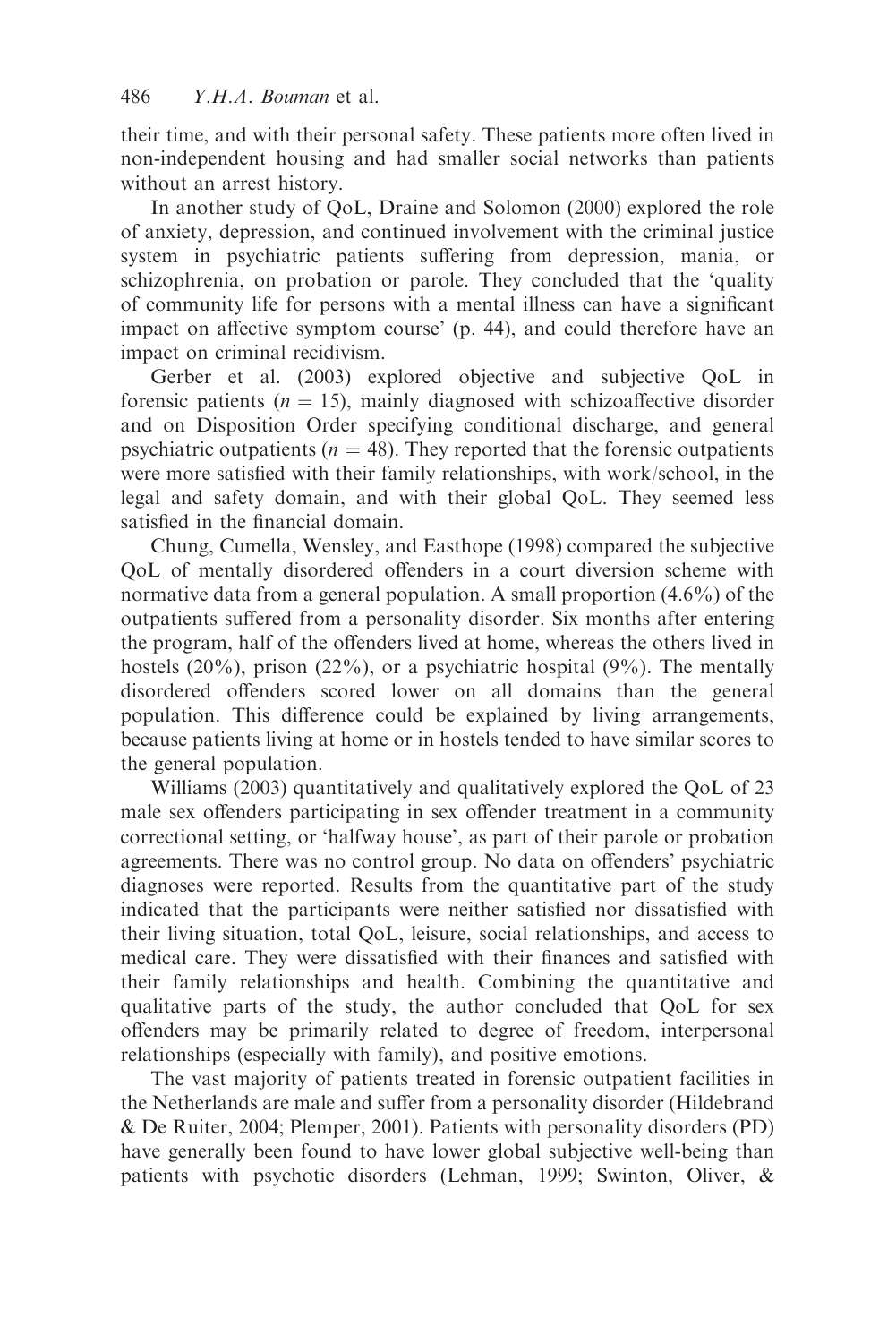Carlisle, 1999) or the general population (Narud, Mykletun, & Dahl, 2005). Co-morbidity of a PD with a major mental disorder also seems to lead to lower subjective QoL (Draine & Solomon, 2000; Masthoff et al., 2006). However, in most of these studies (Draine & Solomon, 2000; Lehman, 1999; Masthoff, Trompenaars, Van Heck, Hodiamont, & De Vries, 2006; Narud et al., 2005), a large percentage of the samples consisted of women. Previous studies have demonstrated significant differences in subjective well-being between male and female psychiatric patients (Slade et al., 2004; Van Nieuwenhuizen, 1998), with men reporting a higher QoL. Furthermore, the difference between forensic psychiatric patients and other groups could be influenced by living circumstances (see Draine & Solomon, 1992; Williams, 2003): patients living in non-independent housing display lower levels of subjective well-being than patients living in independent circumstances (Chung et al., 1998).

## Quality of life of different types of offender

It is unknown whether forensic patients with non-sexually aggressive behaviour and those patients who have committed a sexual offence perceive their lives differently, and consider different life domains important. Ward et al. (2007) reported that the absence of three types of human goods – agency, inner peace, and relatedness – was strongly associated with sexual offending. Swinton, Carlisle, and Oliver (2001) noted that sexual offenders, especially child molesters, might define a good QoL differently from violent offenders, due to different life goals and (unmet) needs.

Due to these presumed differences between male and female patients, between patients with a psychotic disorder and patients with a PD, and between patients living in non-independent housing and patients living in independent housing, we compared two groups of adult male personalitydisordered forensic outpatients who differed only in terms of type of offence. The two groups comprise sexual and violent offenders. The results of this study could provide information for treatment planning by identifying those aspects of a patient's life which can be considered problematic, using objective social indicators and subjective assessments by the patient. Following risk–needs–responsivity principles (see Ogloff & Davis, 2004), the results may aid clinicians in establishing treatment relationships with patients, which can form a starting point for addressing criminogenic needs.

#### Method

### **Setting**

Patients were recruited from four forensic psychiatric outpatient treatment centres throughout the Netherlands. In total, the four outpatient facilities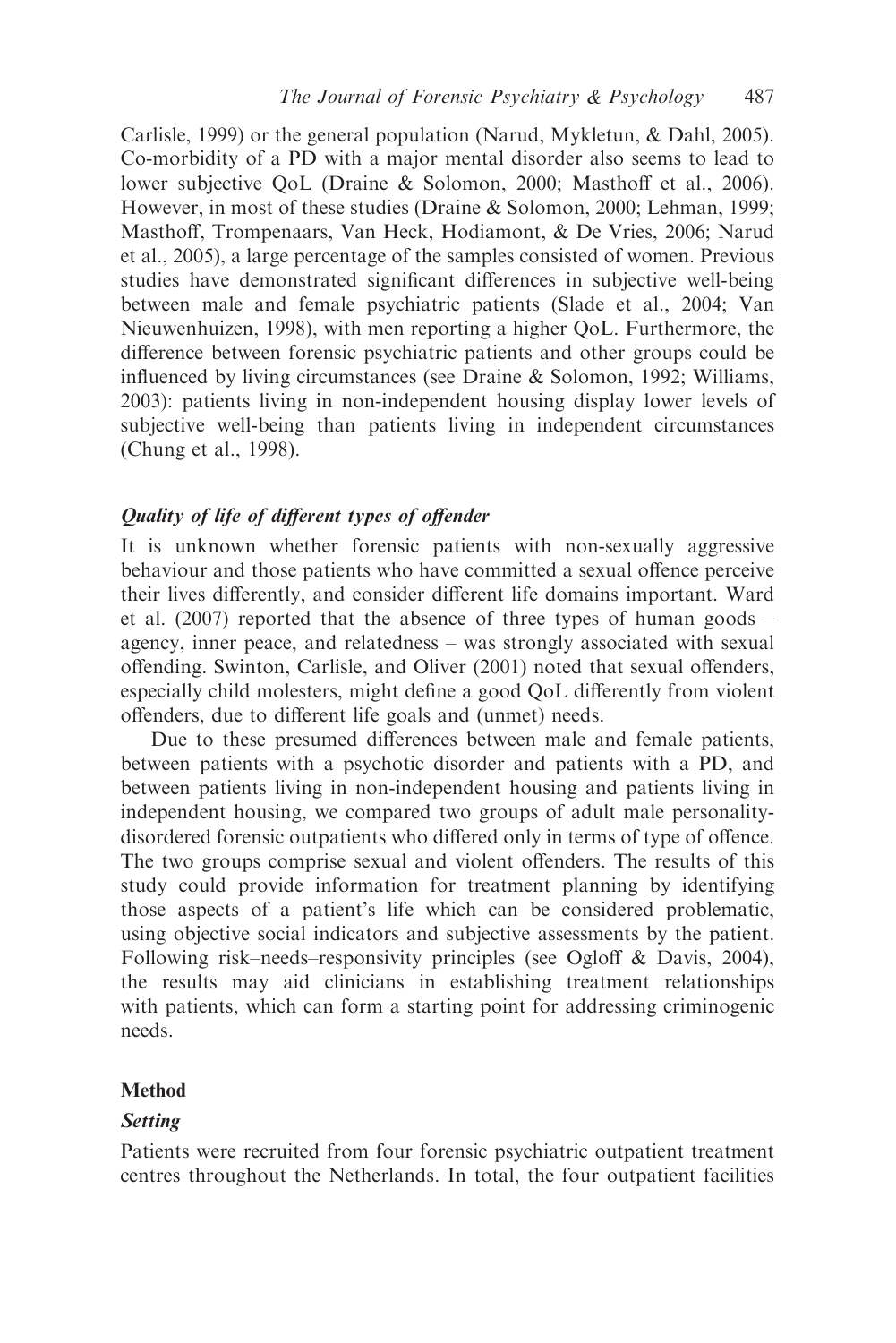have 11 locations in large (population approx. 500,000) and midsize (population approx. 100,000) cities, each with a regional service function. Most of the patients have a court order which requires them to participate in treatment to reduce the risk of re-offending. Treatment generally consists of psychotherapy, psychiatric consultation, pharmacotherapy, and social assistance by a psychiatric nurse or social worker. In some cases, art therapy or social skills training is offered. These forms of therapy can be given either individually, in groups, or in a couple format.

## **Participants**

The inclusion criteria were: male gender; 18 years or above; IQ higher than 70; and suffering from a PD or PD traits (DSM-IV-TR; American Psychiatric Association, 2000) without a predominant Axis 1 disorder. Co-morbidity with an Axis 1 disorder was allowed as long as the Axis 1 disorder was not primarily a mood, anxiety, or psychotic disorder. Patients had to have contact at least once a month with a clinician from the forensic treatment centre.

A sample of 214 patients were contacted by their therapist or the first author and handed a leaflet containing basic information about the present study: 79 did not want to participate (36.9%), and 135 agreed to participate. All gave informed consent. On average, these patients had been in treatment for almost two years (644 days,  $SD = 636$ ), ranging from a patient just entering treatment to a patient who had been in treatment for over eight years. Patients who did not participate did not differ from patients who consented with regard to age, substance abuse, the presence of paraphilic disorder (DSM-IV-TR diagnoses), or on most criminal history variables (ever convicted, ever incarcerated, violent or sexual offence). Patients who did not participate had co-morbid Axis 1 disorders more often (41.6% vs. 21.5%;  $\chi^2[1] = 9.64$ ;  $p = .002$ ), and had less often been arrested before the age of 16 (6.9% vs. 28.5%;  $\chi^2[1] = 13.03$ ;  $p = .000$ ) than patients who participated. For five patients, it was impossible to make a second appointment; file information was used to score the Level of Service Inventory–Revised (Andrews & Bonta, 1995). More than half of the patients (57.8%) had displayed violent behaviour for which treatment was recommended; 28% were in treatment because of sexually violent behaviour; 13% had committed a property offence and 6% had committed arson; two patients showed both aggressive and sexually violent behaviour. Of the sexual offenders, 66% had molested children. Patients who had committed arson or a property offence were excluded, unless they had also exhibited aggressive or sexually violent behaviour. The patients with both aggressive and sexually violent behaviour were also excluded from the study, which led to a final sample of 76 patients with violent behaviour and 36 patients with sexually violent behaviour.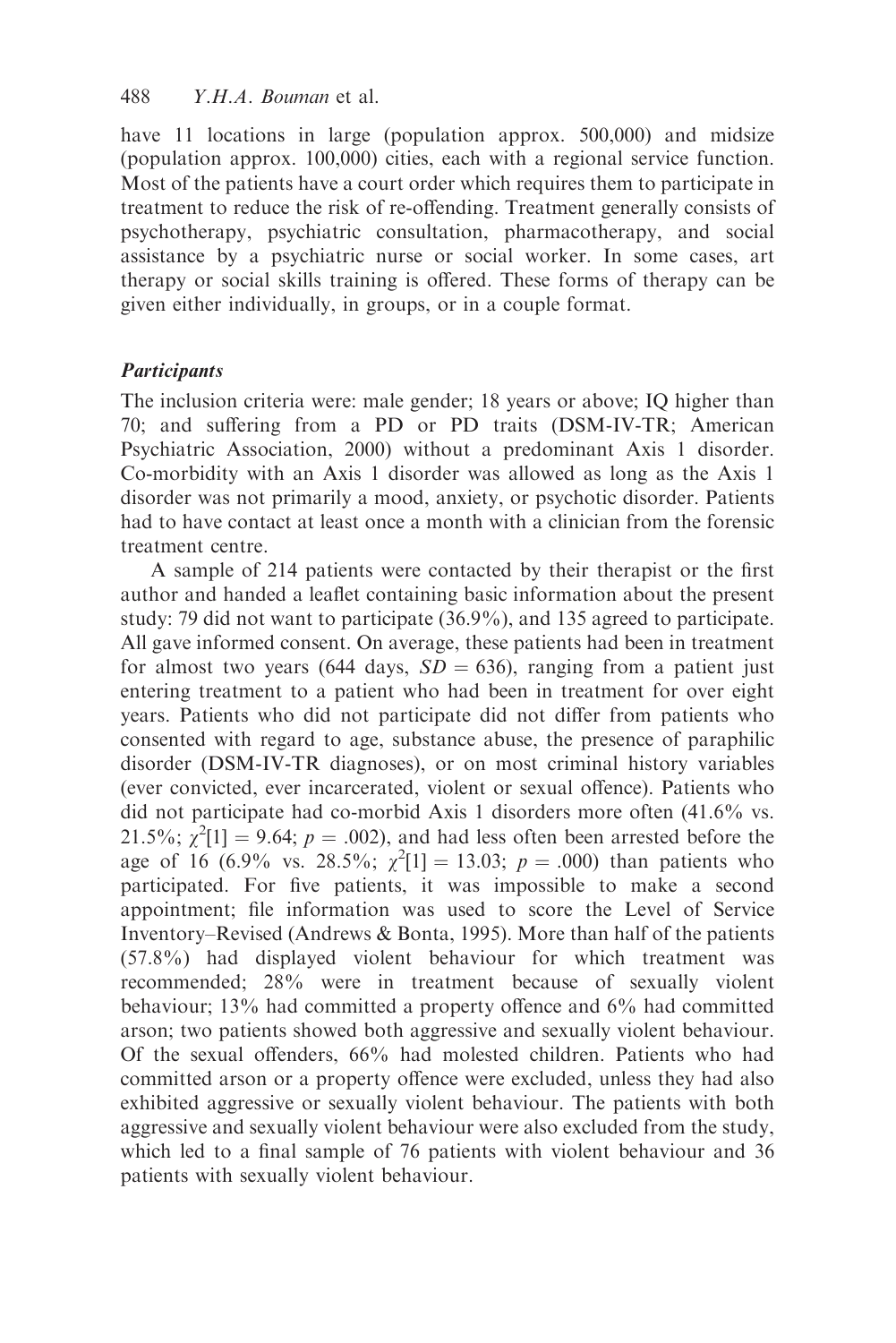#### **Instruments**

#### Quality of Life

We used the extended Dutch version of the Lancashire Quality of Life Profile (LQoLP; Van Nieuwenhuizen, Schene, & Koeter, 1998) to measure objective and subjective QoL. This structured interview assesses seven life domains: leisure and social participation (26 items), religion (2 items), finances (9 items), living arrangements (8 items), legal status and safety (8 items), family relations (8 items), and health (16 items). No data on the subjective rating of religion were gathered in the present study. The internal consistency of the Dutch version of the LQoLP is adequate to good (Cronbach's alpha range  $= .62-.84$ ). The two-week test–retest reliability ranges from .67 to .90 (Van Nieuwenhuizen, 1998).

At the end of the interview, each patient was asked to rate his overall life quality at the moment, by indicating on a 100 mm ladder how he perceives his life on a continuum ranging from 'life at its worst' to 'life at its best'. This is called Cantril's ladder. A score of  $\leq 50$  mm was regarded as dissatisfaction, and  $>51$  mm as satisfaction.

The Life Satisfaction Scale (LSS) was also used in the interview: patients were asked to state their satisfaction with 32 subjective items from the six domains, using a scoring system ranging from 1 ('cannot be worse') to 7 ('cannot be better'). A mean domain score of  $\lt 4$  was regarded as dissatisfied, and  $>4$  as satisfied.

#### Criminal history

Here we used a section of the Level of Service Inventory–Revised (LSI-R; Andrews & Bonta, 1995, 2000). The LSI-R is a measure of risk and need assessment. It was developed to determine offenders' needs for assistance when reintegrating into society. The interrater reliability of the English version of the LSI-R ranges from moderate (.71 in Austin, Coleman, Peyton, & Johnson, 2003) to good (.80 to .96 in Andrews & Bonta, 1995; .88 in Austin et al., 2003) depending, according to the latter authors, on the degree of training of raters. The interrater reliability of the Dutch version of the LSI-R is good (.87; De Rooy, 2004). The LSI-R in the present study was scored using file and interview data. The interviews were conducted by the first author or by master's-level psychology students as part of their clinical internship. They all were trained in administering the instruments used.

### Demographic background

Demographic variables are assessed by the LQoLP. Additional information with regard to psychiatric diagnosis and background was taken from patient files or gathered during the LSI-R interview. Psychiatric classification was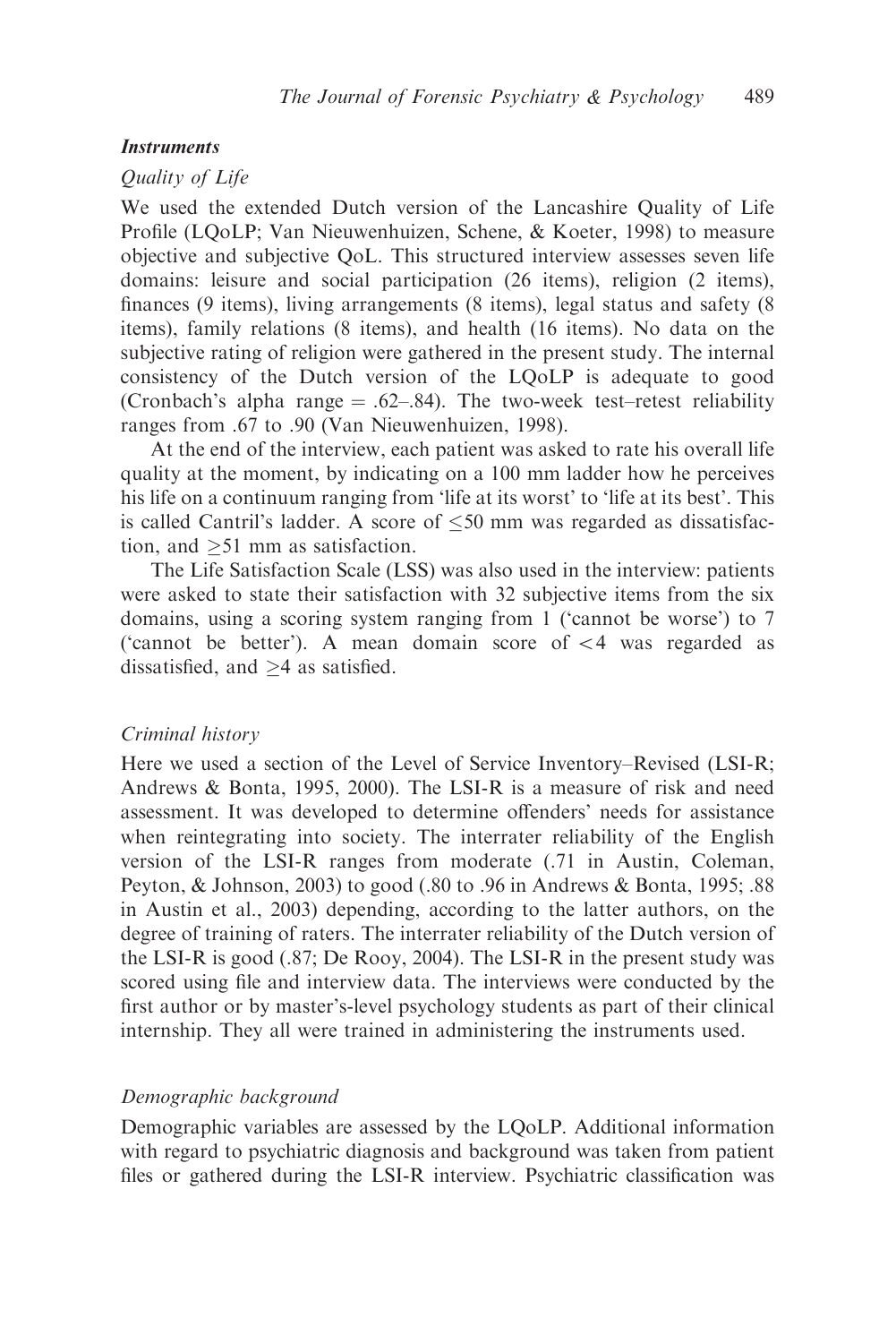determined by clinicians who were treating the patients, which resulted in Axis 1 and/or 2 diagnoses. These clinicians indicated whether the primary diagnosis related to treatment in the forensic facility was the Axis 1 or the Axis 2 disorder. Patients were included if they were diagnosed with PD traits or with a PD. PD traits are defined as sub-clinical PD, which means the patients show a number of traits of one or more PDs, but do not meet the required number to reach the clinical threshold. Patients with a current mood, anxiety, or psychotic disorder were excluded, as were patients with a lifetime psychotic disorder. Clinicians who performed the assessment were all trained in using the DSM standard as part of their professional education.

## Statistical analyses

Student's t tests were used to examine differences between sexual and violent offenders on ordinal or interval variables. Pearson  $\chi^2$  was used to examine group differences on nominal variables. Furthermore, Pearson's r was calculated to indicate correlations between scale variables. Significance levels were set at  $\alpha \leq 0.05$ . If applicable, a Bonferroni correction was employed.

## Results

## Demographic background

Violent offenders and sexual offenders did not differ significantly with regard to age, educational level, IQ, or income (see Table 1).

## Psychiatric background

Violent and sexual offenders did not differ in terms of prevalence of PD (Table 2). However, the two offender groups had different types of PDs.

|                                       | Violent<br>$(n = 76)$ |           | Sexual<br>$(n = 36)$ |        | Pearson's<br>$\chi^2/t$ test |                  |
|---------------------------------------|-----------------------|-----------|----------------------|--------|------------------------------|------------------|
|                                       | P or M                | <i>SD</i> | P or M               | SD     | Value                        | $\boldsymbol{p}$ |
| Education: none or primary<br>school  | 39.5                  |           | 33.3                 |        |                              | n.s.             |
| Receiving social benefit              | 63.2                  |           | 47.2                 |        |                              | n.s.             |
| Average debts, in euros               | $15,778^{\rm a}$      | 18,668    | $16,944^{b}$         | 20,867 |                              | n.s.             |
| Income per month, average in<br>euros | 1026                  | 594       | $1101^{\circ}$       | 443    |                              | n.s.             |
| Children? If yes: how many?           | $2.3^d$               | 1.3       | 1.9 <sup>e</sup>     | 1.6    |                              | n.s.             |
| Average age                           | 37.5                  | 9.1       | 41.1                 | 12.3   |                              | n.s.             |

|  | Table 1. Demographic characteristics. |
|--|---------------------------------------|
|  |                                       |

*Note*:  $P =$  Percentage of group;  $M =$  Mean per group.

 $n = 49$ ;  ${}^{b}n = 16$ ;  ${}^{c}n = 34$ ;  ${}^{d}n = 45$ ;  ${}^{e}n = 14$ .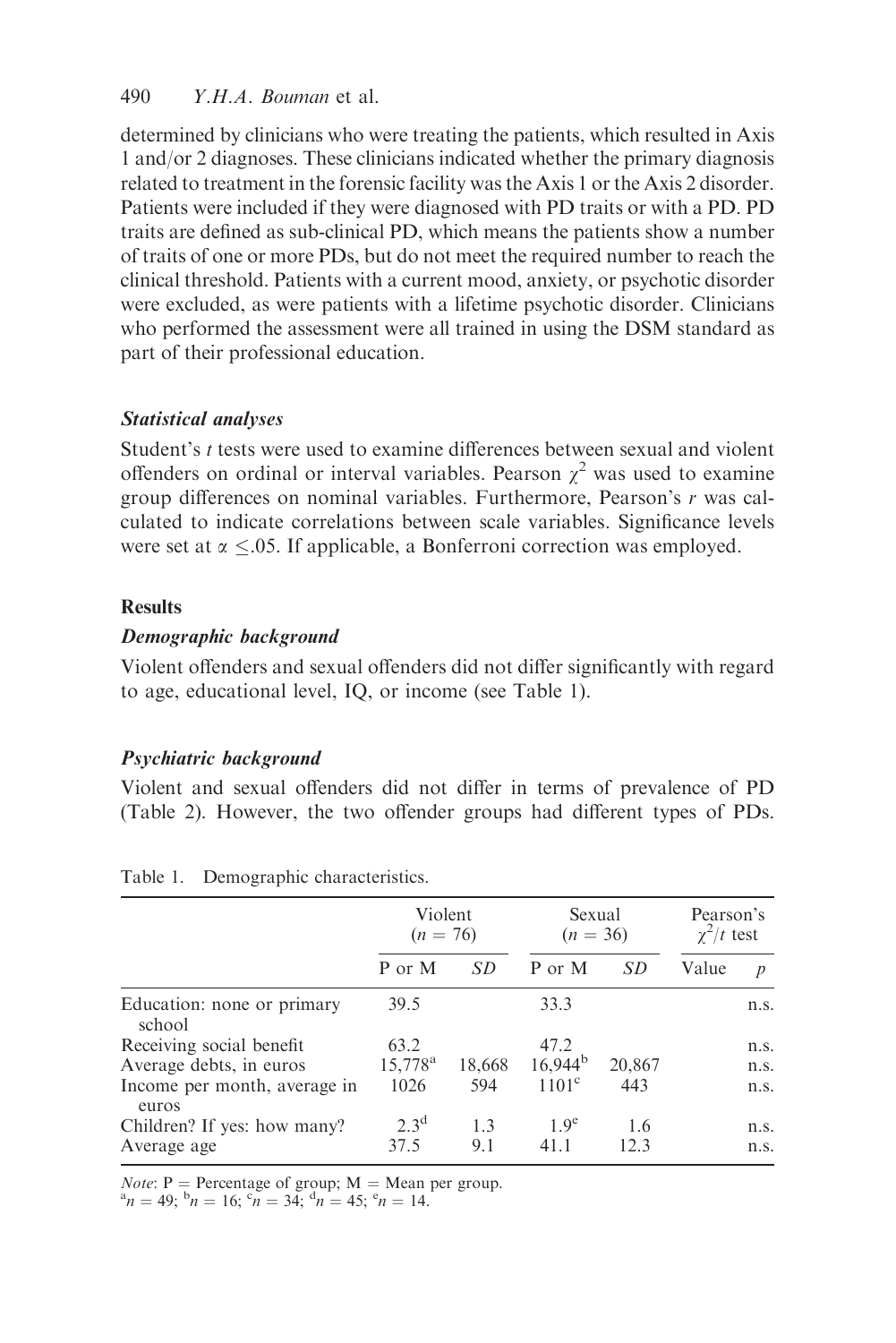|                                                                | Violent<br>$(n = 76)$ |      | Sexual<br>$(n = 36)$ |      | Pearson's<br>$\gamma^2/t$ test |                  |
|----------------------------------------------------------------|-----------------------|------|----------------------|------|--------------------------------|------------------|
|                                                                | P or M                | SD.  | P or M               | SD.  | Value                          | $\boldsymbol{p}$ |
| Reason for treatment: offence*                                 | 65.8                  |      | 86.1                 |      | 5.04                           | .025             |
| Framework treatment: mandatory**                               | 31.6                  |      | 61.1                 |      | 8.80                           | .003             |
| Prior psychiatric treatment                                    | 72.4                  |      | 58.4                 |      |                                | n.s.             |
| Personality disorder                                           | 71.1                  |      | 66.7                 |      |                                | n.s.             |
| Cluster B PD*                                                  | 28.9                  |      | 8.3                  |      | 6.06                           | .048             |
| Cluster C PD                                                   | 3.9                   |      | 13.9                 |      |                                | n.s.             |
| Used medication for mental health<br>problems in previous year | 52.6                  |      | 36.1                 |      |                                | n.s.             |
| Offence history: ever convicted                                | $75.3^\circ$          |      | 71.4 <sup>d</sup>    |      |                                | n.s.             |
| Average number of convictions                                  | 3.61                  | 5.23 | 1.97                 | 4.33 |                                | n.s.             |
| Incarceration: yes                                             | $46.6^{\rm a}$        |      | 45.7 <sup>b</sup>    |      |                                | n.s.             |
| Been accused of crime in previous<br>year**                    | 50.0                  |      | 22.2                 |      | 7.79                           | .005             |
| Judicial charge for violence***                                | $90.4^{\rm a}$        |      | $31.4^{b}$           |      | 40.22                          | .000             |
| Arrested before age 16*                                        | $34.2^{\rm a}$        |      | $11.4^{b}$           |      | 6.27                           | .012             |
| Same delinquent behaviour before<br>admission*                 | $75.7^e$              |      | $54.3^{b}$           |      | 4.97                           | .026             |
| Criminal family member*                                        | $49.3^{\rm a}$        |      | $24.2^{b}$           |      | 5.78                           | .016             |
| Criminal acquaintances                                         | $75.3^{\rm a}$        |      | $67.6^{b}$           |      |                                | n.s.             |
| Criminal friends                                               | $44.4^{\rm a}$        |      | $27.3^{b}$           |      |                                | n.s.             |

Table 2. Clinical characteristics and criminal background.

*Note*:  $P =$  Percentage of group;  $M =$  Mean per group.

 $n = 73$ ;  ${}^{\text{b}}n = 35$ ;  ${}^{\text{c}}n = 69$ ;  ${}^{\text{d}}n = 32$ ;  ${}^{\text{e}}n = 70$ .

 $*_p \leq .05; **_p \leq .01; ***_p \leq .001.$ 

Over three times more violent offenders were diagnosed with a Cluster B PD (borderline, antisocial, or narcissistic PD) than sexual offenders. Moreover, sexual offenders tended ( $p = .06$ ) to have a Cluster C PD (dependant, avoidant, or obsessive-compulsive PD) more often than violent offenders. No significant differences were found between the two groups with regard to prior psychiatric hospitalisations, mental health treatment, or use of medication.

### Criminal history

Most patients treated at the outpatient facilities had a criminal history (Table 2). About three-quarters had previous convictions. Although the same number of violent and sexual offenders had previous convictions, four times more violent offenders than sexual offenders had been convicted three times or more  $(F11 = 11.98; p = .001)$ , with a maximum of 35 convictions. Over a quarter of the patients had been arrested before 16 years of age, including three times more violent offenders than sexual offenders. Nearly half (46%) of the patients had been incarcerated after a conviction as an adult. Twice as many violent offenders as sexual offenders had been accused of a crime during the year prior to the interview. For 41.1% of the patients, the background for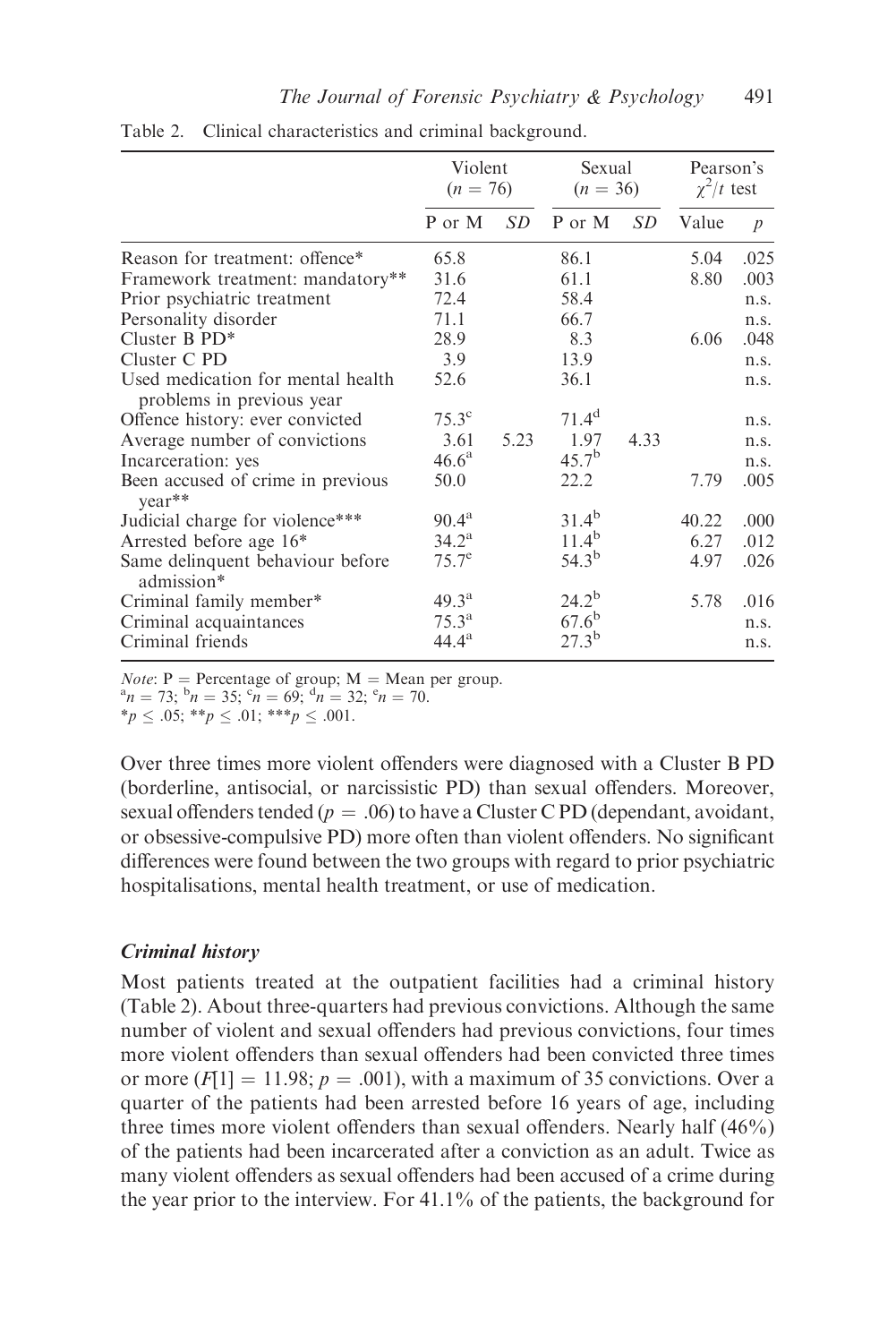the current treatment was a conditional sentence in combination with mandatory treatment. The sexual offenders' treatment was mandatory twice as often as that of violent offenders. More violent offenders than sexual offenders had a family member with a criminal record. Overall, violent offenders had a more severe criminal history than sexual offenders.

## Social indicators of quality of life

Violent and sexual offenders did not differ on objective QoL, as indicated by the average number of positive social indicators (see Table 3). However, the two groups differed in terms of several underlying circumstances. More violent offenders had children, more of them had debts, and more of them were religious, compared with sexual offenders. Sexual offenders more frequently had contact with their family than violent offenders.

## Domain-specific subjective quality of life

Overall, sexual offenders were satisfied in more domains than violent offenders (see Figure 1; mean for sexual offenders  $= 5.2$ , for violent

|                                                                     | Violent<br>$(n = 76)$ |     | Sexual<br>$(n = 36)$ |     | Pearson's<br>$\chi^2/t$ test |                  |
|---------------------------------------------------------------------|-----------------------|-----|----------------------|-----|------------------------------|------------------|
|                                                                     | P or M                | SD. | P or M               | SD. | Value                        | $\boldsymbol{p}$ |
| Work: yes                                                           | 30.3                  |     | 47.2                 |     | 3.06                         | $n.s.$ (.080)    |
| Been out to watch or participate<br>in sports in the past two weeks | 46.1                  |     | 33.3                 |     |                              | n.s.             |
| Average of leisure activities<br>$(max. = 4)$                       | 3.1                   | 0.9 | 3.1                  | 0.6 |                              | n.s.             |
| Relationship: yes                                                   | 53.9                  |     | 36.1                 |     | 3.11                         | $n.s.$ (.078)    |
| Children: yes*                                                      | 59.2                  |     | 38.9                 |     | 4.05                         | .044             |
| Has a friend who will help when<br>needed                           | 69.7                  |     | 72.2                 |     |                              | n.s.             |
| Daily or weekly family contact <sup>**</sup>                        | 72.4                  |     | 94.4                 |     | 7.30                         | .007             |
| Debts: yes*                                                         | 67.1                  |     | 44.4                 |     | 5.22                         | .022             |
| Living situation: alone                                             | 32.9                  |     | 44.4                 |     |                              | n.s.             |
| Been victim of violence in<br>previous year                         | 25.0                  |     | 33.3                 |     |                              | n.s.             |
| Been hospitalised in psychiatric<br>hospital in the previous year   | 6.6                   |     | 5.6                  |     |                              | n.s.             |
| Religious: yes**                                                    | 60.5                  |     | 30.6                 |     | 8.78                         | .003             |
| Average number of positive.<br>social indicators <sup>†</sup>       | 6.6                   | 1.7 | 6.3                  | 1.9 |                              | n.s.             |

### Table 3. Social indicators of quality of life.

*Note*:  $P =$  Percentage of group;  $M =$  Mean per group.

\*p  $\leq$  .05; \*\*p  $\leq$  .01; \*\*\*p  $\leq$  .001; <sup>†</sup>range = 0–11 (average leisure activities not included).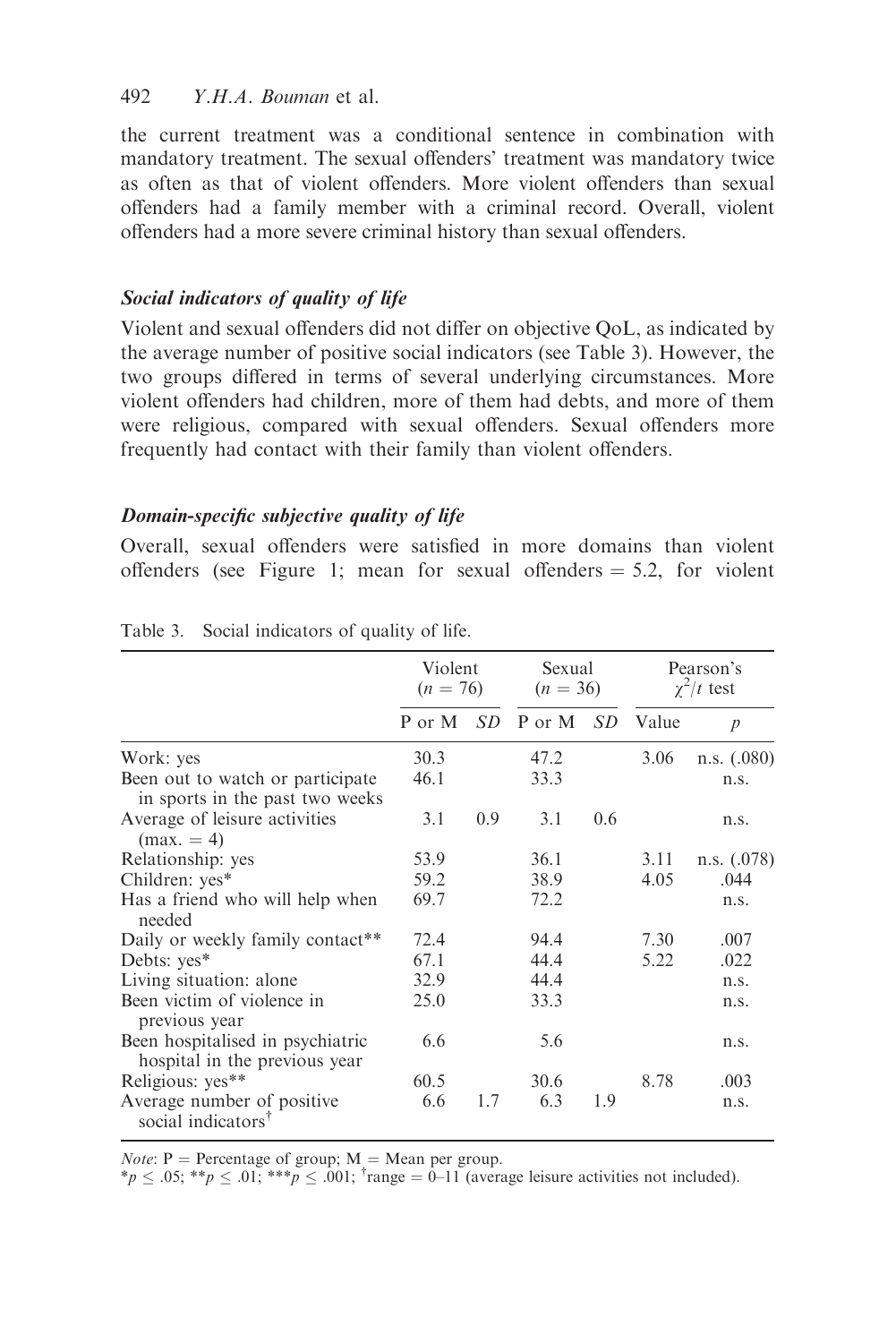

Figure 1. Proportion of satisfied violent and sexual patients per domain and in general.

offenders = 4.2;  $F = 14.63$ ;  $p = .000$ ). Significantly more sexual offenders than violent offenders were satisfied with their family, safety, and health. In the other life domains, the differences were not significant.

In terms of domain-specific indicators, patients were satisfied with most aspects of their leisure time and social activities, except with their sexual activities. Violent patients were neither satisfied nor dissatisfied with their daily structure, whereas sexually violent patients were significantly more satisfied in this respect. On most of the variables of the family domain the groups did not differ significantly, except for family support: violent patients were on average neither satisfied nor dissatisfied whereas patients who had committed a sexual crime were satisfied. Violent patients were significantly less satisfied with the amount of money they had, their income, and how much money they could spend on leisure activities. Violent offenders evaluated the quality of their housing similarly to sex offenders. On average, both patient groups felt satisfied about their safety. Subjectively, patients who had committed a sexual offence were significantly more satisfied with every aspect of their health, except for the perceived attitude of their doctor towards their mental health problems, compared to violent patients. Violent offenders tended to be neither positive nor negative with regard to their health, while sexual offenders were satisfied with every aspect of their mental and general health.

## Global subjective quality of life

Violent offenders were less satisfied with their current life, as measured by Cantril's ladder, than patients who had committed a sexual offence (see Figure 1;  $\chi^2[1] = 4.05$ ;  $p = .044$ ).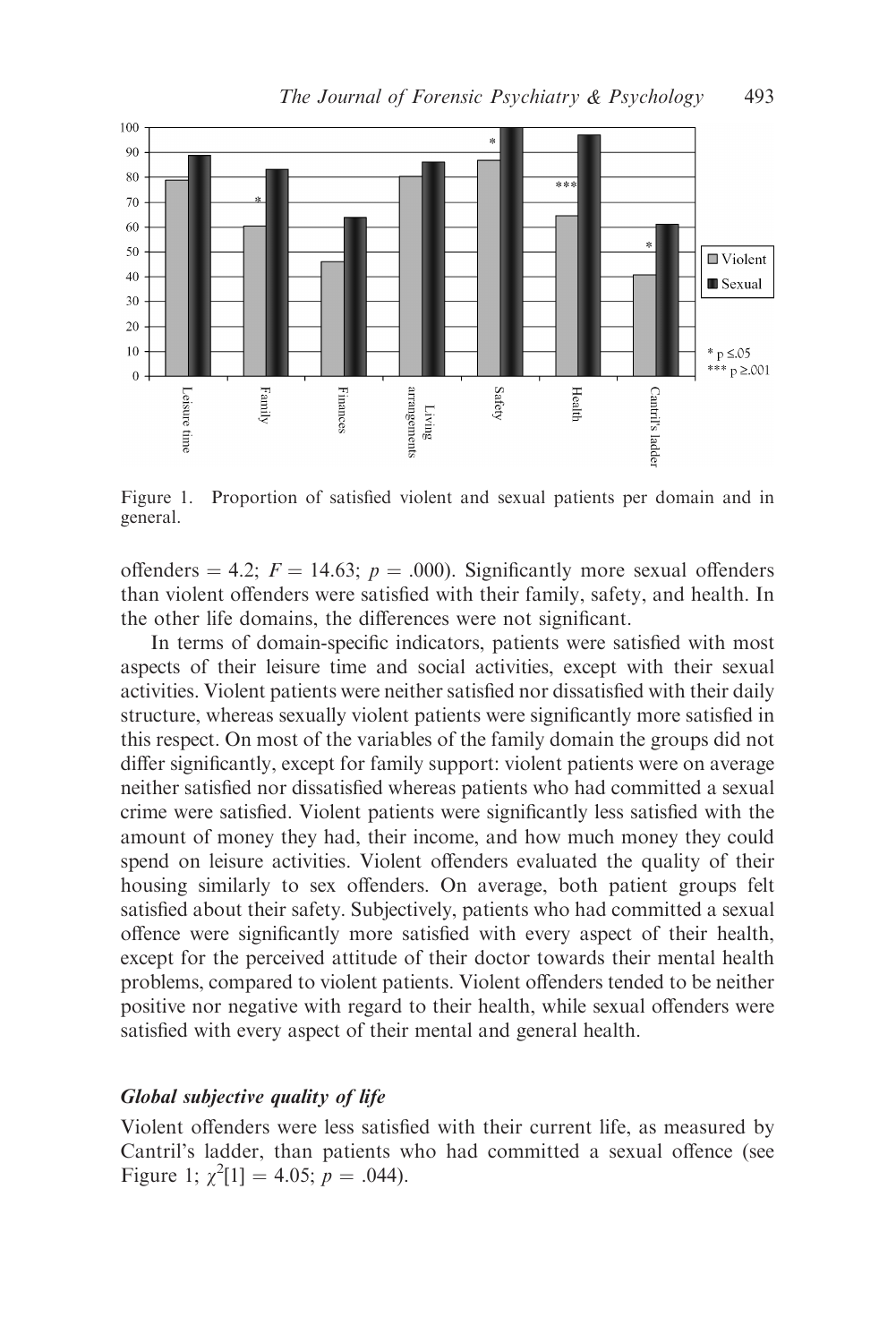Prior to an examination of the relationship between objective and subjective indicators and global subjective well-being, bivariate correlations among the social indicators and among the domain-specific subjective indicators were calculated in order to check for possible multi-collinearity. No correlations of .5 or higher were found between social indicators for the total group, for the group of violent offenders, or for the group of sexual offenders. Subjective well-being with regard to health and with regard to leisure and social participation correlated significantly at .51 for the total group. No correlations higher than the threshold were found among domain-specific subjective indicators for the group of violent offenders. For the group of sexual offenders, the correlations between satisfaction with health and satisfaction with leisure and social participation, and between satisfaction with health and satisfaction with living arrangements, were .74 and .56 respectively. When calculating the correlations between the objective and subjective indicators and global subjective well-being, we therefore applied a Bonferroni correction for these three subjective indicators.

The relationships between objective and domain-specific subjective QoL scores on the one hand, and a global measure of QoL (i.e., Cantril's ladder) on the other, revealed different pictures for violent offenders and sexual offenders (see Table 4). For violent offenders, having paid work and not having financial debts correlated with high scores on Cantril's ladder. For sexual offenders, having a religious faith correlated with lower scores on Cantril's ladder. For violent offenders, the total number of positive objective indicators correlated with Cantril's ladder, indicating that more positive circumstances correlated with higher global subjective well-being.

Of the domain-specific subjective ratings, satisfaction with leisure time and social participation, finances, and health all correlated with Cantril's ladder for both groups of offenders. For violent offenders, satisfaction with safety also correlated with Cantril's ladder; however, this was not the case for sexual offenders. Satisfaction with family was not correlated with the Cantril's ladder score for either group. The total number of domains with which patients were dissatisfied correlated negatively with Cantril's ladder for both groups.

### **Discussion**

This study aimed to compare sexual and violent male forensic outpatients in terms of quality of life and its determinants. Sexual and violent offenders displayed the same objective QoL. Subjectively, sexual offenders were more satisfied with their life in general and with their health, safety, and family relationships, compared to violent offenders. For violent and sexual offenders different indicators were associated with global well-being.

Although violent offenders and sexual offenders did not differ with regard to their total score on objective indicators, they did differ from sexual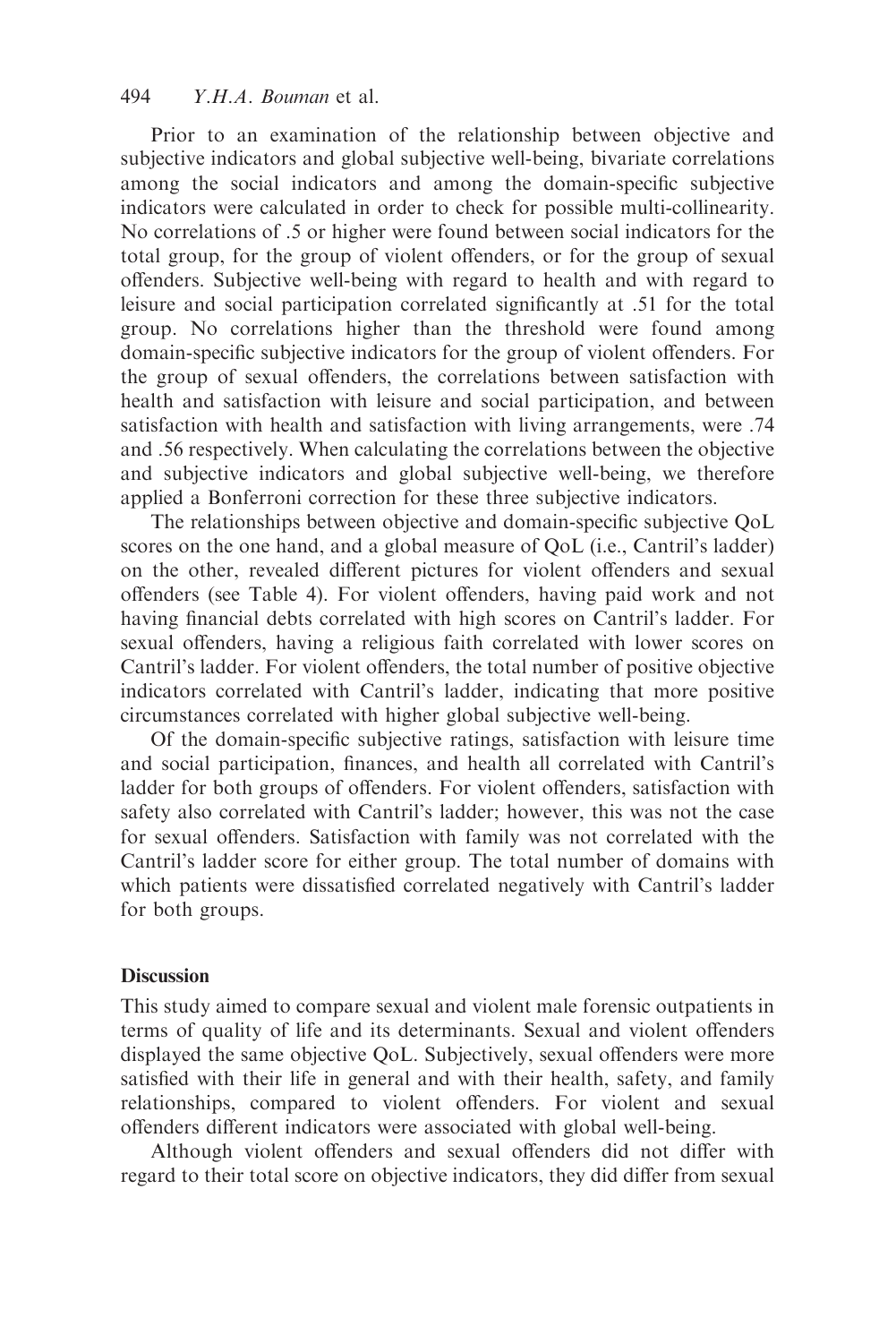|                                                                   | Violent<br>$(n = 76)$ |                  |              | Sexual<br>$(n = 36)$ |  |
|-------------------------------------------------------------------|-----------------------|------------------|--------------|----------------------|--|
|                                                                   | r                     | $\boldsymbol{p}$ | $\mathbf{r}$ | $\overline{p}$       |  |
| Social indicators $#$                                             |                       |                  |              |                      |  |
| Relationship                                                      | .08                   |                  | .00          |                      |  |
| Work                                                              | .29                   | .012             | .23          |                      |  |
| Debts                                                             | .29                   | .012             | .20          |                      |  |
| Been victim of violence in previous year                          | .15                   |                  | .14          |                      |  |
| Children                                                          | $-.02$                |                  | $-.12$       |                      |  |
| Religious                                                         | $-.08$                |                  | $-.41$       | .014                 |  |
| Been out to participate in or watch sports                        | .14                   |                  | $-.15$       |                      |  |
| in the past two weeks                                             |                       |                  |              |                      |  |
| Average of leisure activities (max. $= 4$ ) <sup>T</sup>          | .22                   |                  | .06          |                      |  |
| Daily or weekly family contact                                    | .01                   |                  | $-.22$       |                      |  |
| Has a friend who will help when needed                            | .10                   |                  | $-.02$       |                      |  |
| Living situation                                                  | .07                   |                  | $-.09$       |                      |  |
| Been hospitalised in psychiatric hospital<br>in the previous year | .08                   |                  | .05          |                      |  |
| Number of positive social indicators                              | .29                   | .010             | $-.06$       |                      |  |
| Average life satisfaction on domains                              |                       |                  |              |                      |  |
| Leisure time and social participation                             | .37                   | .001             | .59          | .000                 |  |
| Family                                                            | .08                   |                  | .05          |                      |  |
| Finances                                                          | .42                   | .000             | .41          | .014                 |  |
| Living arrangements                                               | .05                   |                  | .20          |                      |  |
| Safety                                                            | .32                   | .005             | .16          |                      |  |
| Health                                                            | .42                   | .000             | .52          | .001                 |  |
| Number of domains dissatisfied                                    | $-.39$                | .001             | $-.54$       | .001                 |  |

Table 4. Bivariate correlations of objective and subjective quality of life measures with scores on Cantril's ladder.

# Lower scores on social indicators imply negative circumstances; { not used for sum of positive social indicators.

offenders on four of the social indicators. Violent offenders had more debts, were more often religious, more often had children, had less contact with family members, tended to be unemployed more often, and tended to be in an intimate relationship more often. Other studies (Hanson, Scott, & Steffy, 1995; Lievore, 2004) have also reported that rapists and child molesters tend more often to be single than other types of offender. However, Craig, Brown, Beech, and Stringer (2006) found that violent offenders were more often single than sexual and other offenders. In line with our findings, Craig et al. (2006) demonstrated that violent offenders more often had a history of school and employment problems than sexual and other offenders. The results of our study with regard to having children are comparable to other studies (see Lievore, 2004). Overall, forensic outpatients in the current sample seemed to have an unfavourable socio-economic position. Compared to the Dutch male adult population (Centraal Bureau voor de Statistiek,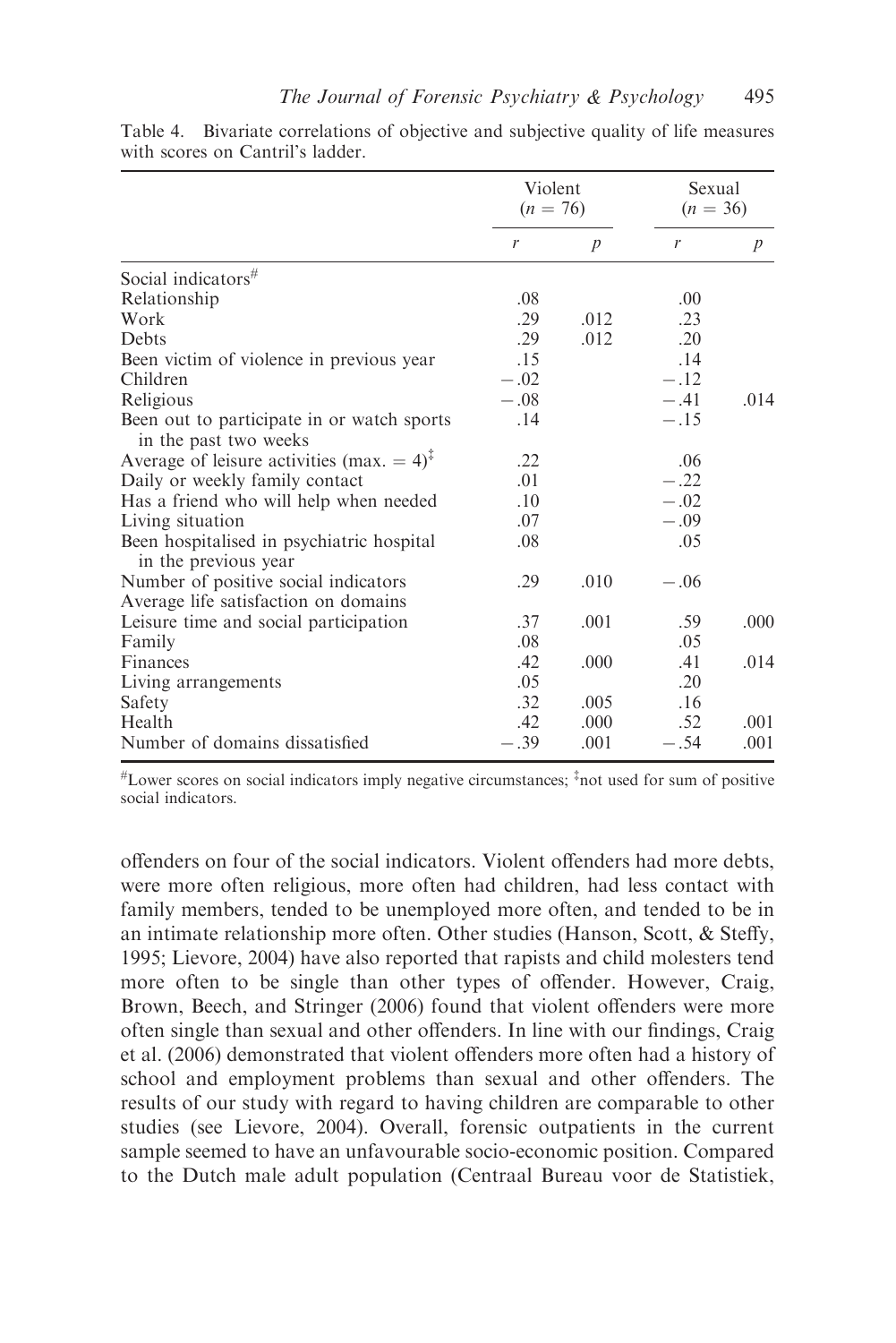n.d.), our offender groups more often had little education, were unemployed, had financial problems, and did not have an intimate relationship. Only 6.8% of the adult male Dutch workforce has either an unknown level of education or only primary school. Furthermore, 5% of Dutch households have serious financial problems, and 14.5% of the male Dutch population is single.

In general, the majority of the sexual offenders were satisfied, while most violent offenders were dissatisfied. Most violent and sexual offenders were satisfied with their leisure time, social participation, living circumstances, and safety. Both groups were neither satisfied nor dissatisfied with their financial situation. Violent patients were neither satisfied nor dissatisfied with their family relationships and their health, while sexual offenders were satisfied. Sexual offenders were also more satisfied with a number of other domains, such as general and mental health. Compared to the findings of Williams (2003), the sexual offenders in our study were more satisfied with their living arrangements, leisure time, social relationships, and finances. The sexual offenders in Williams' study resided in a halfway house, and might therefore have been more limited in their autonomy with regard to leisure time and social relationships, and thus have been less satisfied with their living arrangements.

Comparing objective social indicators with domain-specific subjective well-being, the patients in our sample seemed to be relatively satisfied with their circumstances, despite their relatively unfavourable social position. This might reflect a different set point or benchmark for satisfaction. Patients seem to adapt to less positive circumstances by redefining their situation, and altering their ideals towards more realistic goals (also called response shift; Schwartz & Sprangers, 2000).

When we explored the relationships between the objective and subjective indicators of QoL and global well-being, different pictures emerged for violent offenders and sexual offenders. For sexual offenders, having a religious belief correlated negatively with global subjective well-being. For violent offenders, financial situation and employment status correlated significantly with Cantril's ladder, as did their overall objective situation. The two groups did not differ significantly on many domain-specific subjective indicators. However, among violent offenders, subjective assessment of safety correlated significantly with Cantril's ladder, which was not the case for sexual offenders. Living arrangements and family do not seem to play an important role in these offenders' current lives; the objective and subjective indicators in these areas did not correlate with their overall wellbeing. The relationship between religion and global well-being for sexual offenders is somewhat counter-intuitive. However, the strong values regarding sexual behaviour generally advocated by religions may prompt sexual offenders to feel bad about their lives because they have broken the rules set by their religion.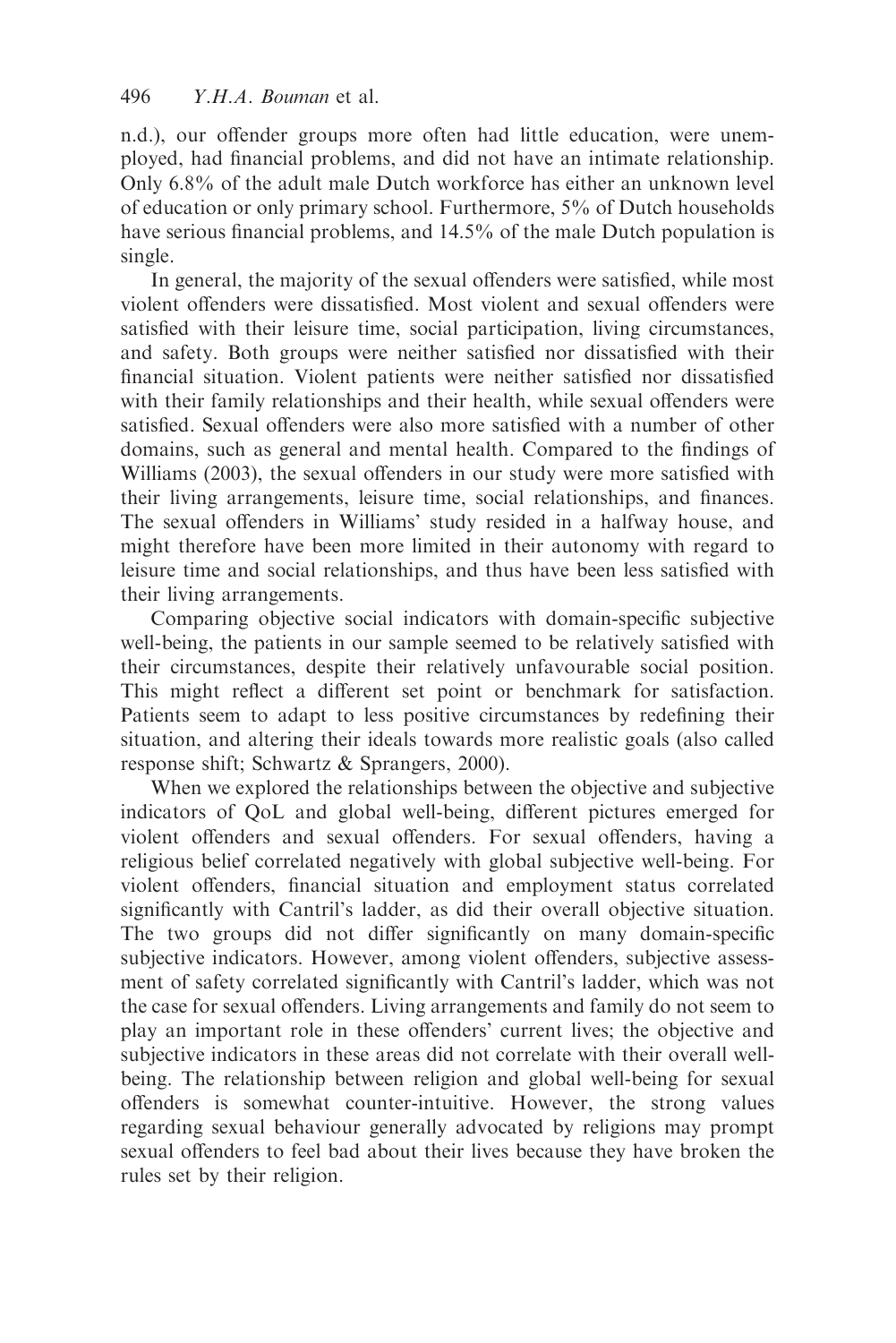Sexual offenders were more satisfied with their lives in general than violent offenders. What could account for this difference? Do sexual offenders have different belief systems; are their expectations different from those of violent offenders? Violent offenders were diagnosed with a Cluster B PD more frequently than sexual offenders. Patients with a Cluster B PD report lower QoL (Chen et al., 2006) and, more specifically, patients with antisocial PD characteristics have been found to be more dissatisfied than patients without such traits (Sareen, Stein, Cox, & Hassard, 2004). Furthermore, violent offenders tend to have a more chaotic lifestyle than sexual and general offenders (Craig et al., 2006). In combination with the fact that violent offenders more often were diagnosed as suffering from a Cluster B PD, violent offenders could be more prone to strain as a result of interpersonal conflict and a chaotic lifestyle than sexual offenders. According to Agnew (1992), strain leads to negative affect and negative affect has been found to influence subjective QoL negatively (Baker & Intagliata, 1982; Diener & Suh, 1997).

The good lives model (GLM; Ward, 2002; Ward et al., 2007) offers a framework for constructing treatment for sexual offenders, based on positive psychology. Clinicians can try to motivate offenders to pursue more socially acceptable goals as personally meaningful and valuable through insight into the value of alternative ways of living (Ward & Brown, 2004). Several cautionary remarks should be made here. First, a treatment approach solely focussing on positive psychology can lead to inattention to criminogenic needs, which caused the original criminal behaviour. Second, sexual offenders demonstrate higher subjective well-being than seems plausible, based on their objective circumstances. Sexual offenders are known frequently to deny and minimise their offences (Ward, Hudson, & Marshall, 1995). This tendency may also be present in their subjective QoL assessment. Third, the set of goods used in the GLM may reflect a set of values based on a particular subset of the general population. Patients seem to come from lower SES groups, whereas the goods used in the GLM may be applicable to a middle class population and may not be as relevant to individuals from other socioeconomic or cultural groups.

One of the weaknesses of this study is that only a small group of sexual offenders participated. In order to explore more fundamentally the concept of QoL in this group, it would be useful to study a larger sample of sexual offenders, preferably differentiating between child molesters and rapists. The objective of this study was to explore the QoL of a sample homogeneous with regard to mental disorder. Diagnostic procedures can influence the reliability and validity of psychiatric diagnoses; however, although the clinicians who diagnosed these patients did not use standardised interviews, all had been trained in diagnostic interviewing during their formal education.

When a patient enters treatment, one of the primary objectives is to create a situation where treatment can have a positive effect on the patient's life. For forensic patients, this often means creating order in the chaos.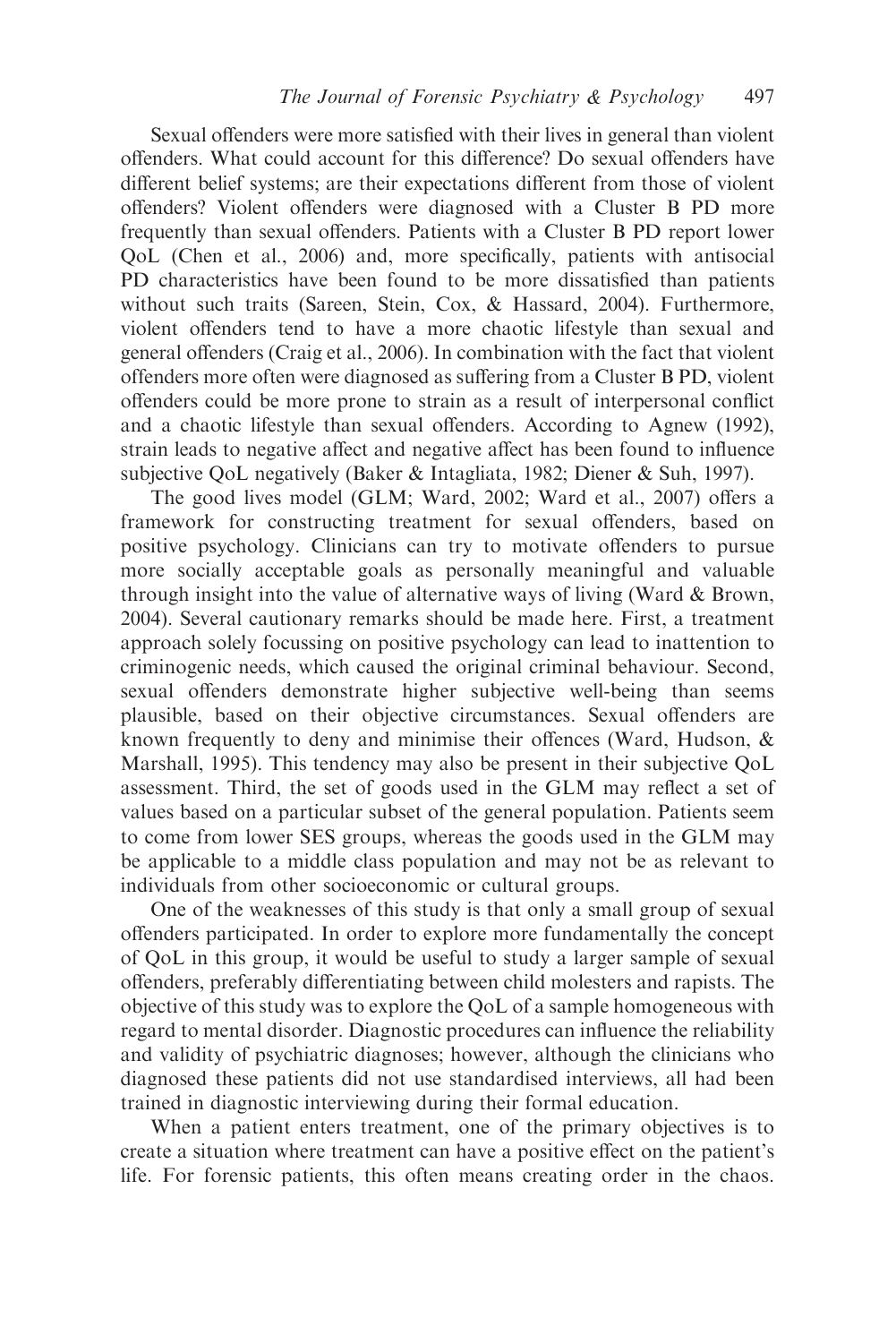Violent patients seem to be more aware of the problem areas in their lives than sexual offenders. After assessing the objective problem domains, these can be addressed in treatment. According to Slade et al. (2004), the QoL of psychiatric outpatients can be influenced by assessing the unmet needs formulated by patients. For violent patients, forensic treatment programs tend to focus on impulse control and anger management, which are legitimate and logical treatment targets. However, our study shows that by administering a more general QoL measure at intake assessment, other problem domains, which also require attention, may surface. For instance, finances seem to be problematic for a large proportion of violent offenders.

Forensic treatment should target specific life domains which have been found to correlate with the risk of recidivism. Several dynamic factors, such as having an intimate relationship (Odonne-Paolucci, Violato, & Schofield, 2000), work, a stable financial situation (Gendreau, Goggin, & Gray, 2000), and structured leisure activities (for adolescents; Hoge, Andrews, & Leschied, 1996), can protect against future criminal behaviour. Treatment cannot change a criminal history, but it can try to provide a favourable starting point by helping forensic patients to change their objective circumstances and aim towards a better life.

## References

- Agnew, R. (1992). Foundation for a general strain theory of crime and delinquency. Criminology, 30, 47–87.
- American Psychiatric Association (2000). Diagnostic and statistical manual of mental disorders (4th edition, text rev.). Washington, DC: Author.
- Andrews, D.A., & Bonta, J.L. (1995). The Level of Service Inventory–Revised. Toronto, Canada: Multi-Health Systems.
- Andrews, D.A., & Bonta, J.L. (2000). Level of Service Inventory–Revised: User's manual. Toronto, Canada: Multi-Health Systems.
- Austin, J., Coleman, D., Peyton, J., & Johnson, K.D. (2003). Reliability and validity study of the LSI-R risk assessment instrument. Washington, DC: George Washington University Institute on Crime, Justice, and Corrections. Retrieved June 21, 2005, from [http://www.pccd.state.pa.us/pccd/lib/pccd/stats/lsi\\_r\\_final\\_](http://www.pccd.state.pa.us/pccd/lib/pccd/stats/lsi_r_final_report.pdf) [report.pdf](http://www.pccd.state.pa.us/pccd/lib/pccd/stats/lsi_r_final_report.pdf)
- Baker, F., & Intagliata, J. (1982). Quality of life in the evaluation of community support systems. Evaluation and Program Planning, 5, 69–79.
- Centraal Bureau voor de Statistiek (n.d.) [Indices]. Available from Centraal Bureau voor de Statistiek website. Retrieved December 5, 2007, from http://www.cbs.nl/ nl-NL
- Chen, H., Cohen, P., Crawford, T.N., Kasen, S., Johnson, J.G., & Berenson, K. (2006). Relative impact of young adult personality disorders on subsequent quality of life: Findings of a community-based longitudinal study. Journal of Personality Disorders, 20, 510–523.
- Chung, M.C., Cumella, S., Wensley, J., & Easthope, Y. (1998). Quality of life and psychological well-being of mentally disordered offenders after court diversion: A 6-month follow-up. International Journal of Offender Therapy and Comparative Criminology, 42, 164–173.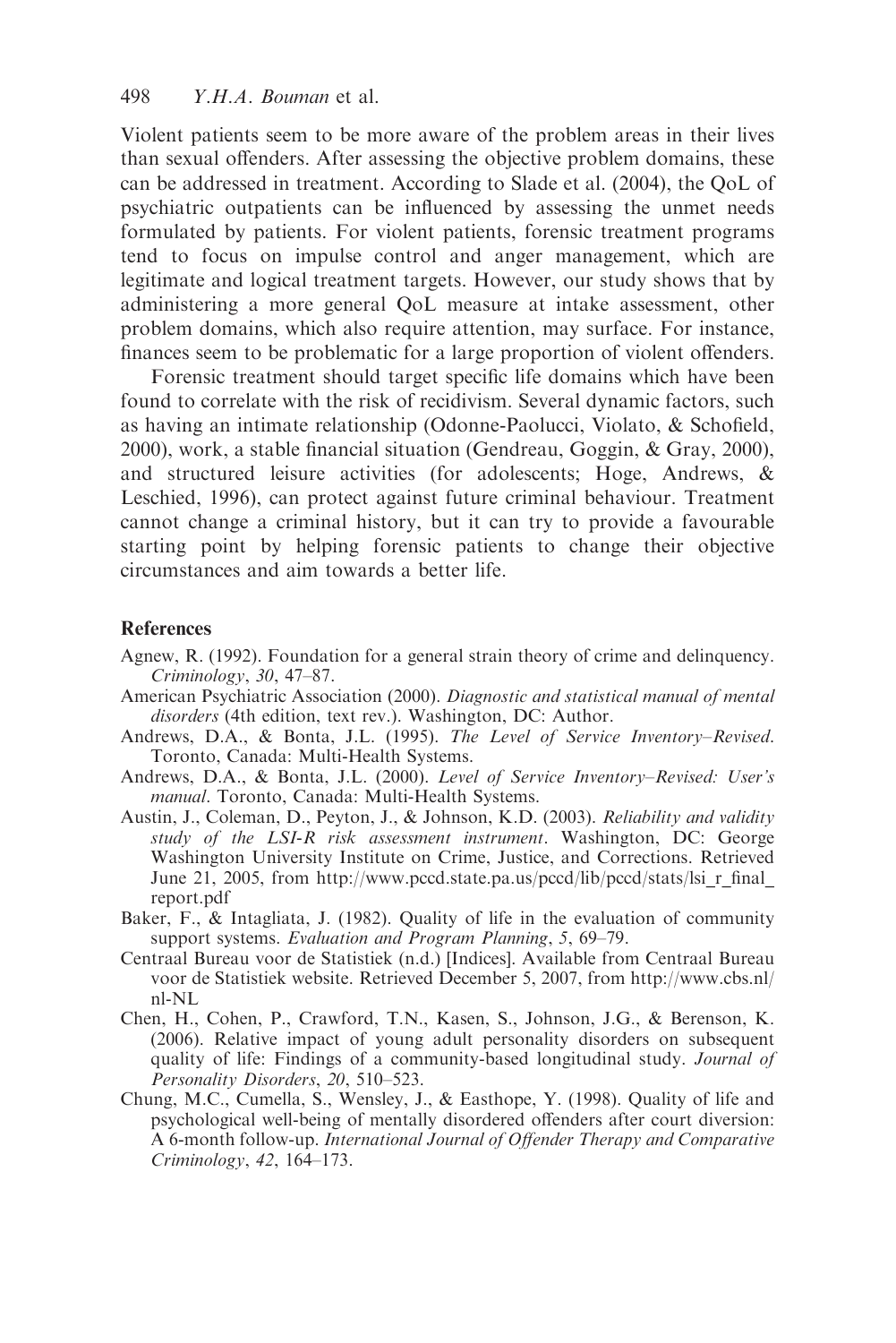- Craig, L.A., Brown, K.D., Beech, A., & Stringer, I. (2006). Differences in personality and risk characteristics in sex, violent and general offenders. Criminal Behaviour and Mental Health, 16, 183–194.
- De Rooy, A. (2004). Risicotaxatie in de forensische psychiatrie: Psychometrische evaluatie van de Level of Service Inventory-Revised [Risk assessment in forensic psychiatry: Psychometric evaluation of the Level of Service Inventory-Revised]. Unpublished master's thesis. Maastricht University, the Netherlands.
- Diener, E., & Suh, E. (1997). Measuring quality of life: Economic, social, and subjective indicators. Social Indicators Research, 40, 189–216.
- Draine, J., & Solomon, P. (1992). Comparison of seriously mentally ill case management clients with and without arrest histories. Journal of Psychiatry and the Law, 20, 335–349.
- Draine, J., & Solomon, P. (2000). Anxiety and depression symptoms and quality of life among clients of a psychiatric probation and parole service. Psychiatric Rehabilitation Journal, 24, 38–45.
- Farquhar, M. (1995). Definitions of quality of life: A taxonomy. Journal of Advanced Nursing, 22, 502–508.
- Gendreau, P., Goggin, C., & Gray, G. (2000). Case need review: Employment domain. Saint John, NB: University of New Brunswick Centre for Criminal Justice Studies.
- Gerber, G.J., Prince, P.N., Duffy, S., McDougall, L., Cooper, J., & Dowler, S. (2003). Adjustment, integration, and quality of life among forensic patients receiving community outreach services. International Journal of Forensic Mental Health, 2, 129–136.
- Glatzer, W., & Mohr, H.M. (1987). Quality of life: Concept and measurement. Social Indicators Research, 19, 15–38.
- Goodinson, S.M., & Singleton, J. (1989). Quality of life: A critical review of current concepts, measures and their clinical implications. International Journal of Nursing Studies, 26, 327–341.
- Hanson, R.K., Scott, H., & Steffy, R.A. (1995). A comparison of child molesters and nonsexual criminals: Risk predictors and long-term recidivism. Journal of Research in Crime and Delinquency, 32, 325–337.
- Hildebrand, M., & De Ruiter, C. (2004). PCL-R psychopathy and its relation to DSM-IV Axis I and II disorders in a sample of male forensic psychiatric patients in the Netherlands. International Journal of Law and Psychiatry, 27, 233– 248.
- Hoge, R.D., Andrews, D.A., & Leschied, A. (1996). An investigation of risk and protective factors in a sample of youthful offenders. Journal of Child Psychology and Psychiatry and Allied Disciplines, 37, 419–424.
- King, L.A. (2001). The hard road to the good life: The happy, mature person. Journal of Humanistic Psychology, 41, 51–73.
- Lehman, A.F. (1983). The well-being of chronic mental patients. Archives of General Psychiatry, 40, 369–373.
- Lehman, A.F. (1999). A review of instruments for measuring quality-of-life outcomes in mental health. In N.E. Miller & K.M. Magruder (Eds.), Costeffectiveness of psychotherapy: A guide for practitioners, researchers, and policymakers (pp. 174–181). New York: Oxford University Press.
- Lievore, D. (2004). Recidivism of sexual assault offenders: Rates, risk factors and treatment efficacy. Canberra: Australian Institute of Criminology.
- Mann, R.E., Webster, S.D., Schofield, C., & Marshall, W.L. (2004). Approach versus avoidance goals in relapse prevention with sexual offenders. Sexual Abuse: A Journal of Research and Treatment, 16, 65–75.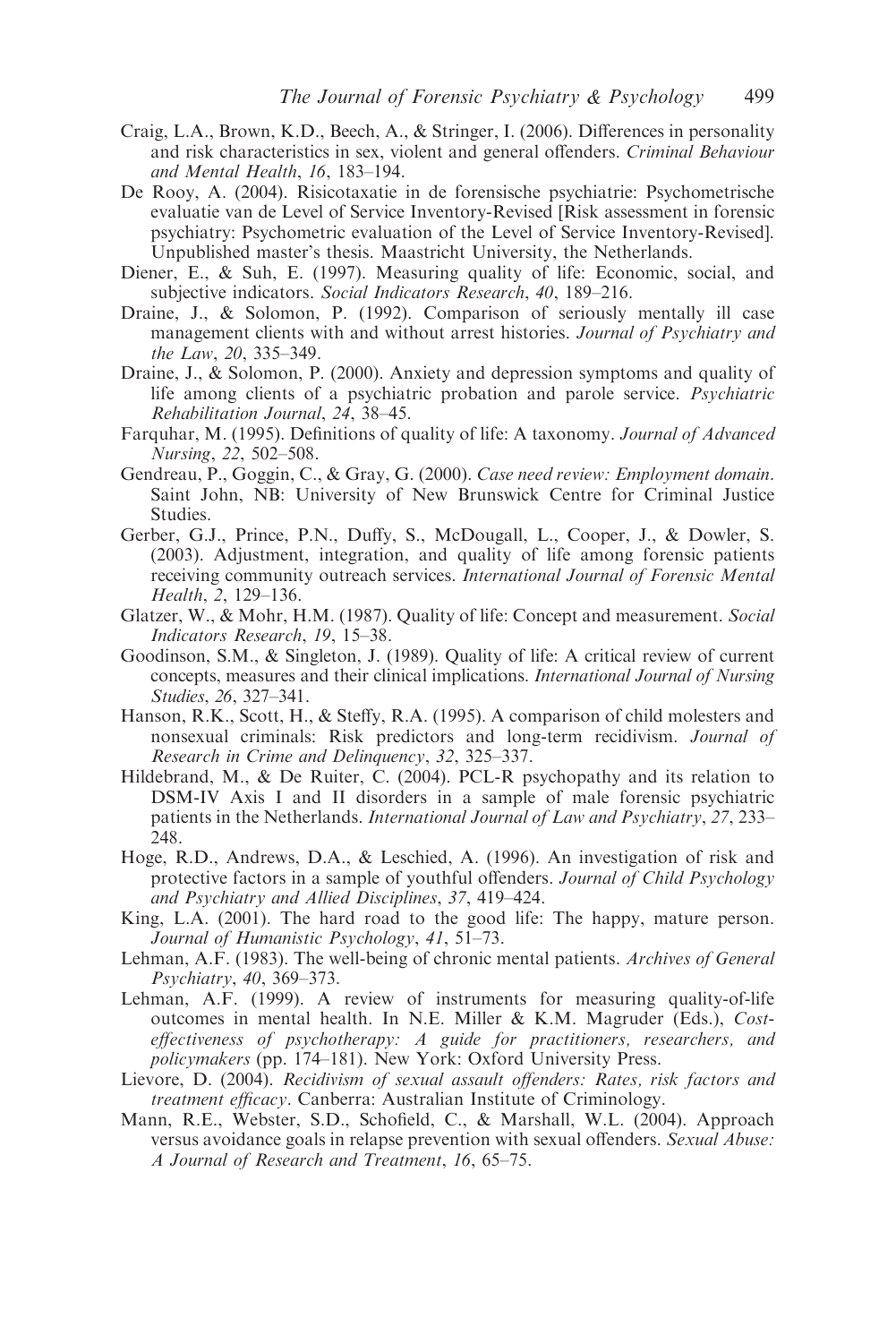- Masthoff, E.D., Trompenaars, F.J., Van Heck, G.L., Hodiamont, P.P., & De Vries, J. (2006). Quality of life and psychopathology: Investigations into their relationship. Australian and New Zealand Journal of Psychiatry, 40, 333–340.
- McCall, S. (1975). Quality of life. Social Indicators Research, 2, 229–248.
- Narud, K., Mykletun, A., & Dahl, A.A. (2005). Quality of life in patients with personality disorders seen at an ordinary psychiatric outpatient clinic. BMC Psychiatry, 5, 10. Retrieved May 2, 2005, from [http://www.biomedcentral.com/](http://www.biomedcentral.com/1471-244x/5/10) [1471-244x/5/10](http://www.biomedcentral.com/1471-244x/5/10)
- Odonne-Paolucci, E., Violato, C., & Schofield, M.A. (2000). A review of marital and family variables as they relate to adult criminal recidivism. Calgary, Canada: National Foundation for Family Research and Education.
- Ogloff, J.R.P., & Davis, M.R. (2004). Advances in offender assessment and rehabilitation: Contributions of the risk–need–responsivity approach. *Psychol*ogy, Crime and Law, 10, 229–242.
- Oliver, J., Huxley, P., Bridges, K., & Mohamad, H. (1996). Quality of life and the mental health services. London: Routledge.
- Orley, J., Saxena, S., & Herrman, H. (1998). Quality of life and mental illness: Reflections from the perspective of the WHOQOL. British Journal of Psychiatry, 172, 291–293.
- Plemper, E. (2001). Ambulante forensische psychiatrie: Onderzoek forensisch psychiatrische poli- en dagklinieken [Community-based forensic psychiatry: Research forensic outpatient and day-treatment facilities]. Utrecht, the Netherlands: Verwey-Jonker Instituut.
- Rovers, B. (1998). Theoretische integratie van Hirschi en Merton [Theoretical integration of Hirschi and Merton]. Tijdschrift voor Criminologie, 40, 151–165.
- Sareen, J., Stein, M.B., Cox, B.J., & Hassard, S.T. (2004). Understanding comorbidity of anxiety disorders with antisocial behaviour: Findings from two large community surveys. The Journal of Nervous and Mental Disease, 192, 178–186.
- Schwartz, C.E. & Sprangers, M.A.G., (Eds.). (2000). Adaptation to changing health: Response shift in quality-of-life research. Washington, DC: American Psychological Association.
- Simmons, S. (1994). Quality of life in community mental health care: A review. International Journal of Nursing Studies, 31, 183–193.
- Slade, M., Leese, M., Ruggeri, M., Kuipers, E., Tansella, M., & Thornicroft, G. (2004). Does meeting needs improve quality of life?. Psychotherapy and Psychosomatics, 73, 183–189.
- Swinton, M., Carlisle, J., & Oliver, J. (2001). Quality of life for patients with a personality disorder – comparison of patients in two settings: An English special hospital and a Dutch TBS clinic. Criminal Behaviour and Mental Health, 11, 131– 143.
- Swinton, M., Oliver, J., & Carlisle, J. (1999). Measuring quality of life in secure care: Comparison of mentally ill and personality disordered patients. International Journal of Social Psychiatry, 45, 284–291.
- Van Nieuwenhuizen, C. (1998). Quality of life of persons with severe mental illness: An instrument. Amsterdam: Thesis Publishers.
- Van Nieuwenhuizen, C., Schene, A.H., & Koeter, M.W.J. (1998). Lancashire Kwaliteit van Leven Profiel, uitgebreide Nederlandse versie [Lancashire Quality of Life Profile, extended Dutch version]. Eindhoven, the Netherlands: Youth Forensic Psychiatric Hospital.
- Van Nieuwenhuizen, C., Schene, A.H., & Koeter, M.W.J. (2002). Quality of life in forensic psychiatry: An unreclaimed territory. International Review of Psychiatry, 14, 198–202.